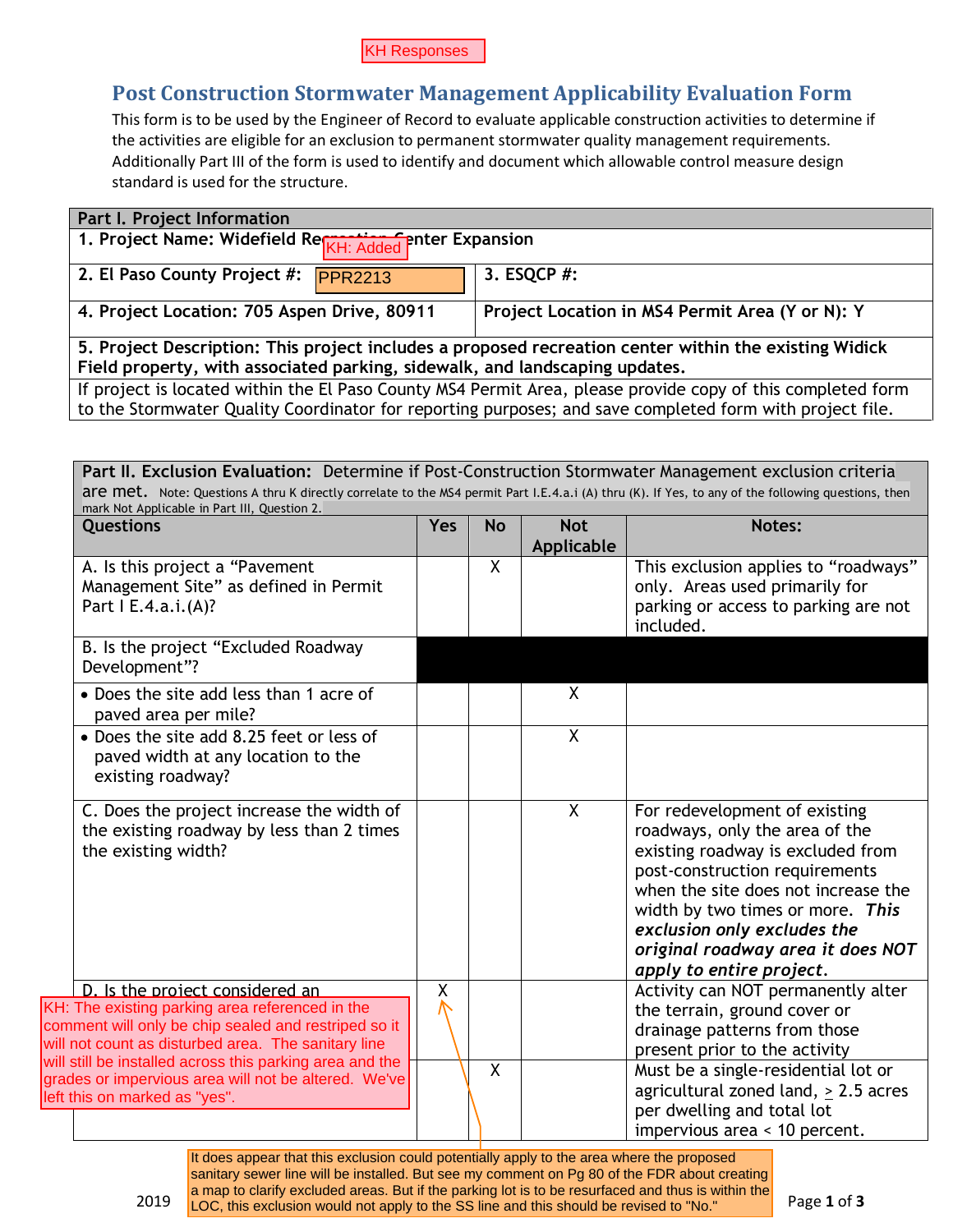| Questions (cont'd)                                                                                                                                                                                                                                             | <b>Yes</b> | <b>No</b>    | <b>Not</b><br>Applicable | <b>Notes</b>                                                                                                                                                                                                                                                                |
|----------------------------------------------------------------------------------------------------------------------------------------------------------------------------------------------------------------------------------------------------------------|------------|--------------|--------------------------|-----------------------------------------------------------------------------------------------------------------------------------------------------------------------------------------------------------------------------------------------------------------------------|
| F. Do Non-Residential or Non-Commercial<br>Infiltration Conditions exist?<br>Post-development surface conditions do not result in<br>concentrated stormwater flow or surface water discharge<br>during an 80 <sup>th</sup> percentile stormwater runoff event. |            | $\mathsf{X}$ |                          | Exclusion does not apply to<br>residential or commercial sites for<br>buildings.<br>A site specific study is required and<br>must show: rainfall and soil<br>conditions; allowable slopes; surface<br>conditions; and ratios of<br>imperviousness area to pervious<br>area. |
| G. Is the project land disturbance to<br>Undeveloped Land where undeveloped<br>land remains undeveloped following the<br>activity?                                                                                                                             |            | $\sf X$      |                          | Project must be on land with no<br>human made structures such as<br>buildings or pavement.                                                                                                                                                                                  |
| H. Is the project a Stream Stabilization<br>Site?                                                                                                                                                                                                              |            | $\sf X$      |                          | Standalone stream stabilization<br>projects are excluded.                                                                                                                                                                                                                   |
| I. Is the project a bike or pedestrian trail?                                                                                                                                                                                                                  |            | $\sf X$      |                          | Bike lanes for roadways are not<br>included in this exclusion, but may<br>qualify if part of larger roadway<br>activity is excluded in A, B or C<br>above.                                                                                                                  |
| J. Is the project Oil and Gas Exploration?                                                                                                                                                                                                                     |            | X            |                          | Activities and facilities associated<br>with oil and gas exploration are<br>excluded.                                                                                                                                                                                       |
| K. Is the project in a County Growth Area?                                                                                                                                                                                                                     |            |              |                          | Note, El Paso County does not apply<br>this exclusion.<br>All Applicable Construction Activity in El Paso<br>County must comply the Post-Construction<br>Stormwater Management criteria.                                                                                    |

| Part III. Post Construction (Permanent) Stormwater Control Determination                                                                                                                                                                                                                                                                                                                     |     |           |  |
|----------------------------------------------------------------------------------------------------------------------------------------------------------------------------------------------------------------------------------------------------------------------------------------------------------------------------------------------------------------------------------------------|-----|-----------|--|
| <b>Questions</b>                                                                                                                                                                                                                                                                                                                                                                             | Yes | <b>No</b> |  |
| 1. Is project an Applicable Construction Activity?                                                                                                                                                                                                                                                                                                                                           | х   |           |  |
| 2. Do any of the Exclusions (A-K in Part II) apply?                                                                                                                                                                                                                                                                                                                                          |     |           |  |
| If the project is an Applicable Construction Activity and no Exclusions apply then Post-Construction<br>(Permanent) Stormwater Management is required.<br>Complete the applicable sections of Part IV below and then coordinate signatures for form and place in<br>project file.<br>If the project is not an Applicable Construction Activity, or Exclusion(s) apply then Post-Construction |     |           |  |
| (Permanent) Stormwater Management is NOT required. Coordinate signatures for form and place in project<br>file.                                                                                                                                                                                                                                                                              |     |           |  |

Revise answer to "Yes" if Exclusion D above is kept as "Yes."

KH: Revised to yes.